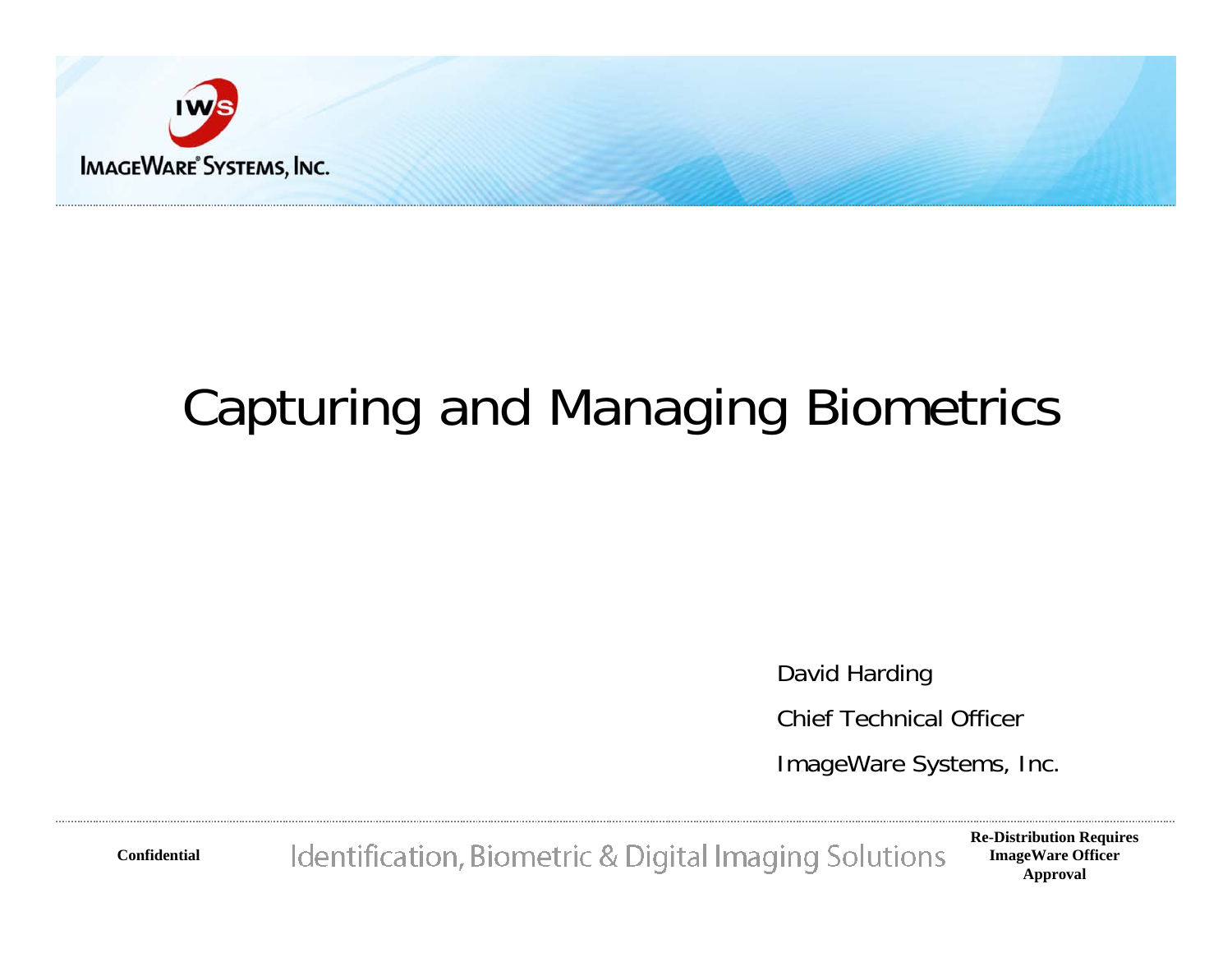



- – $-$  The Challenges
- –Usages
- What is in Place Now
- –– Identity Management
- Available Biometrics
- How do We Get There
- –– Biometric Engine Architecture
- –– Summary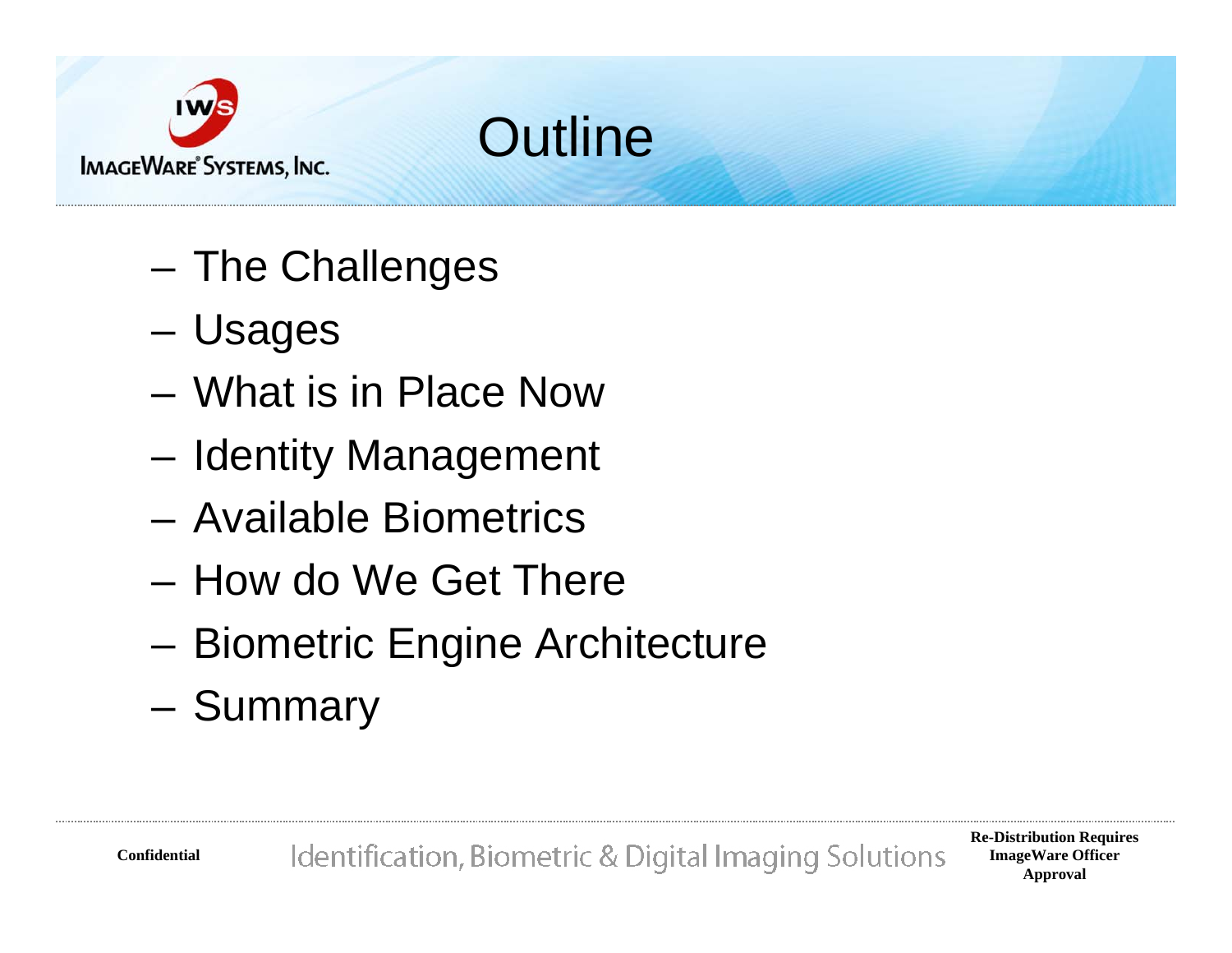

The Challenges

- –- One Biometric Will Not Work for All Applications
- – Need to Create a Single Infrastructure for Identity Management
- –– Enablement of Civil and Criminal Management
- –– Eliminate Re-Investing When Deploying a New Biometric(s)
- –- Currently Each New Deployment Requires Investment in Biometric Management
- – Deployments of Biometrics Have Difficulty in Data Sharing, Increasing Integration Overhead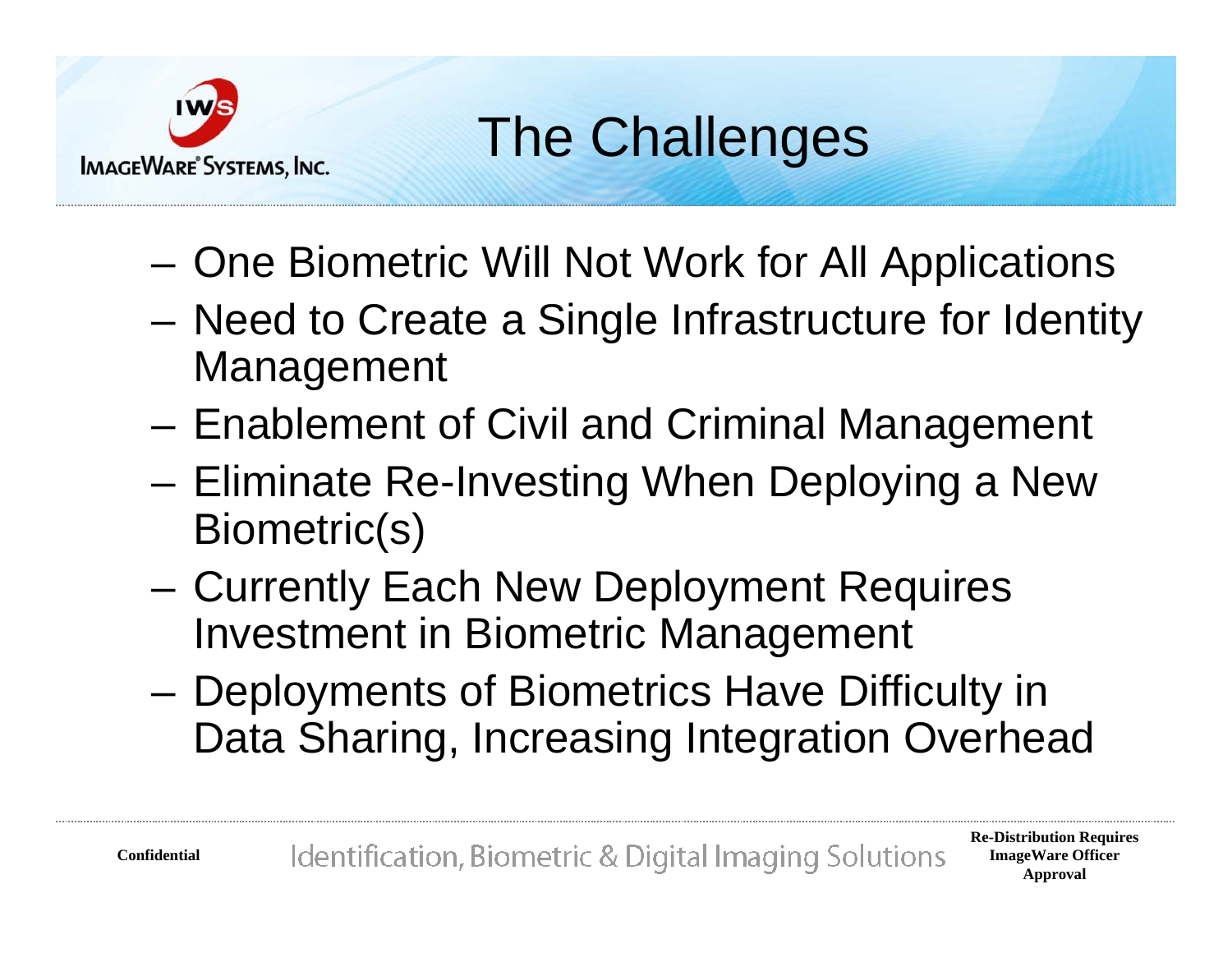



- Birth Records
- Health Benefits
- Drivers License
- – $-$  Passports and Visas
- –Access to Buildings
- –Access to Computer Networks / Internet
- –Booking and Investigation of Criminals
- –Forensic Analysis of Crime Scenes
- –Forensic Analysis of Disaster Zones

**Confidential**

Identification, Biometric & Digital Imaging Solutions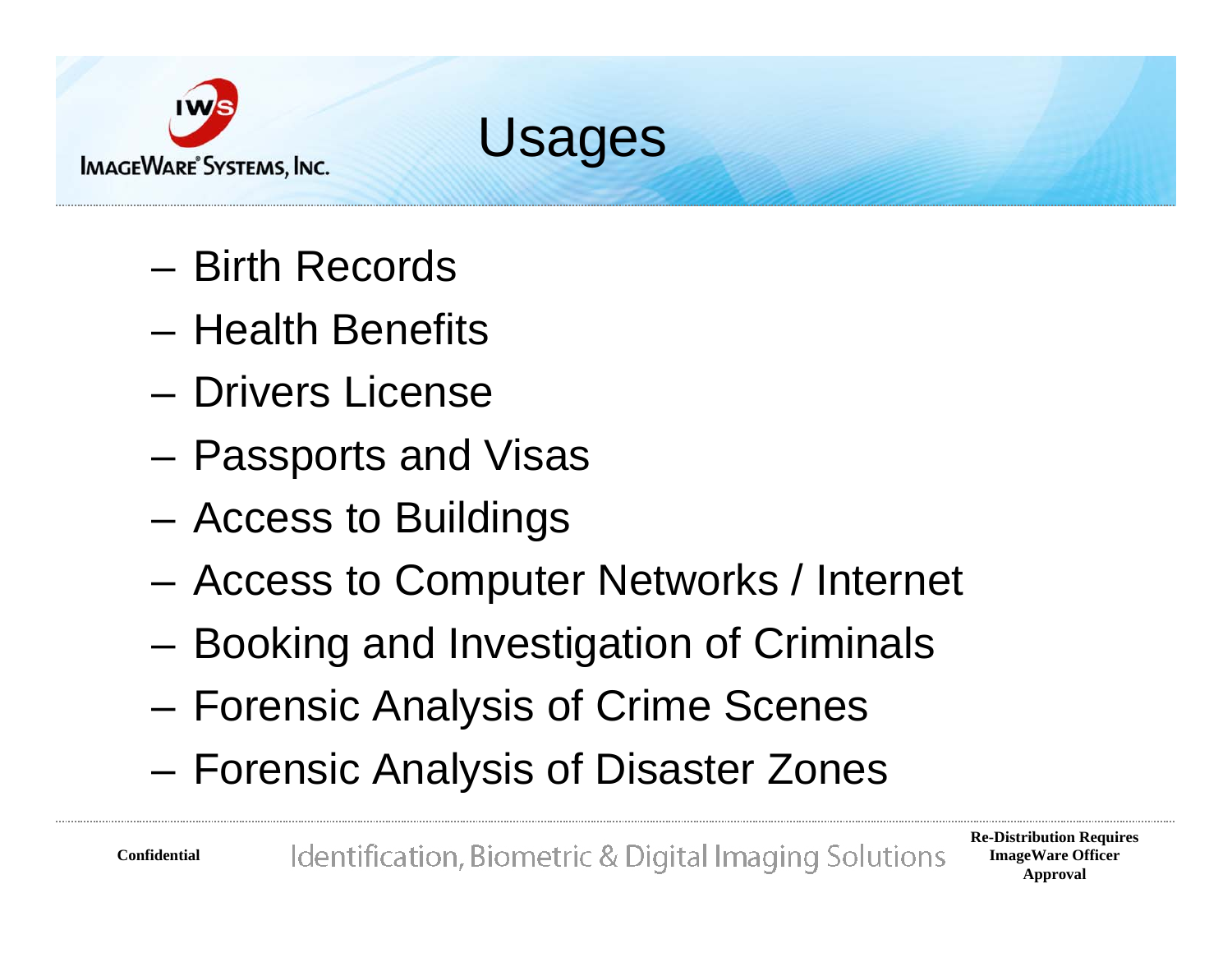

# What is in Place now?

- AFIS
- –Building Access Control
- –– Desktop Security
- –– Background Checks
- Some Border Controls
- Government Issued Credentials
- –– Frequent Travelers
- –Forensic Analysis



**Re-Distribution Requires ImageWare Officer Approval**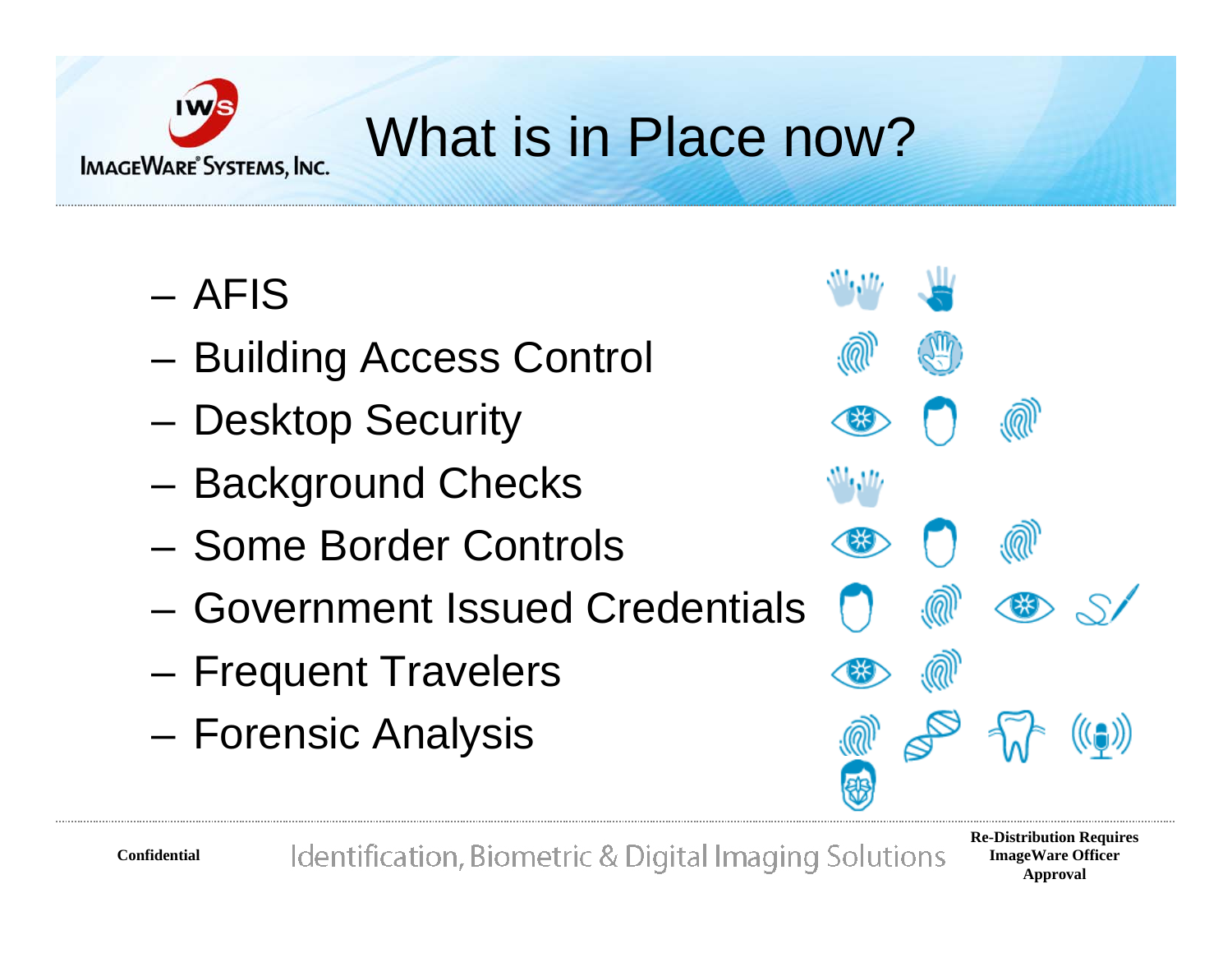# Identity Management



**Re-Distribution Requires ImageWare Officer Approval**

**Confidential**

**IMAGEWARE**<sup>®</sup> SYSTEMS, INC.

Identification, Biometric & Digital Imaging Solutions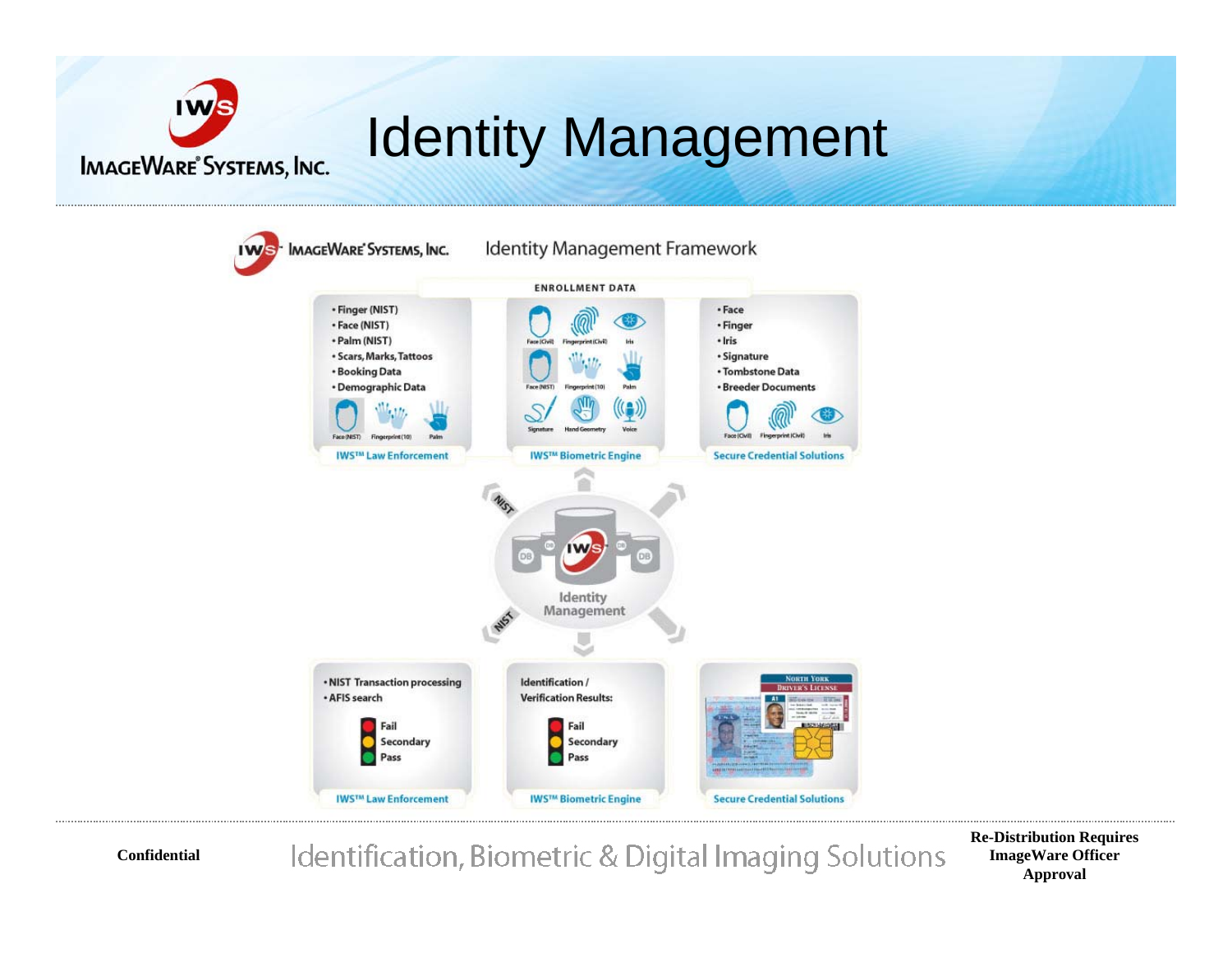

**Confidential**

#### Available Biometrics



Identification, Biometric & Digital Imaging Solutions

**Re-Distribution Requires ImageWare Officer Approval**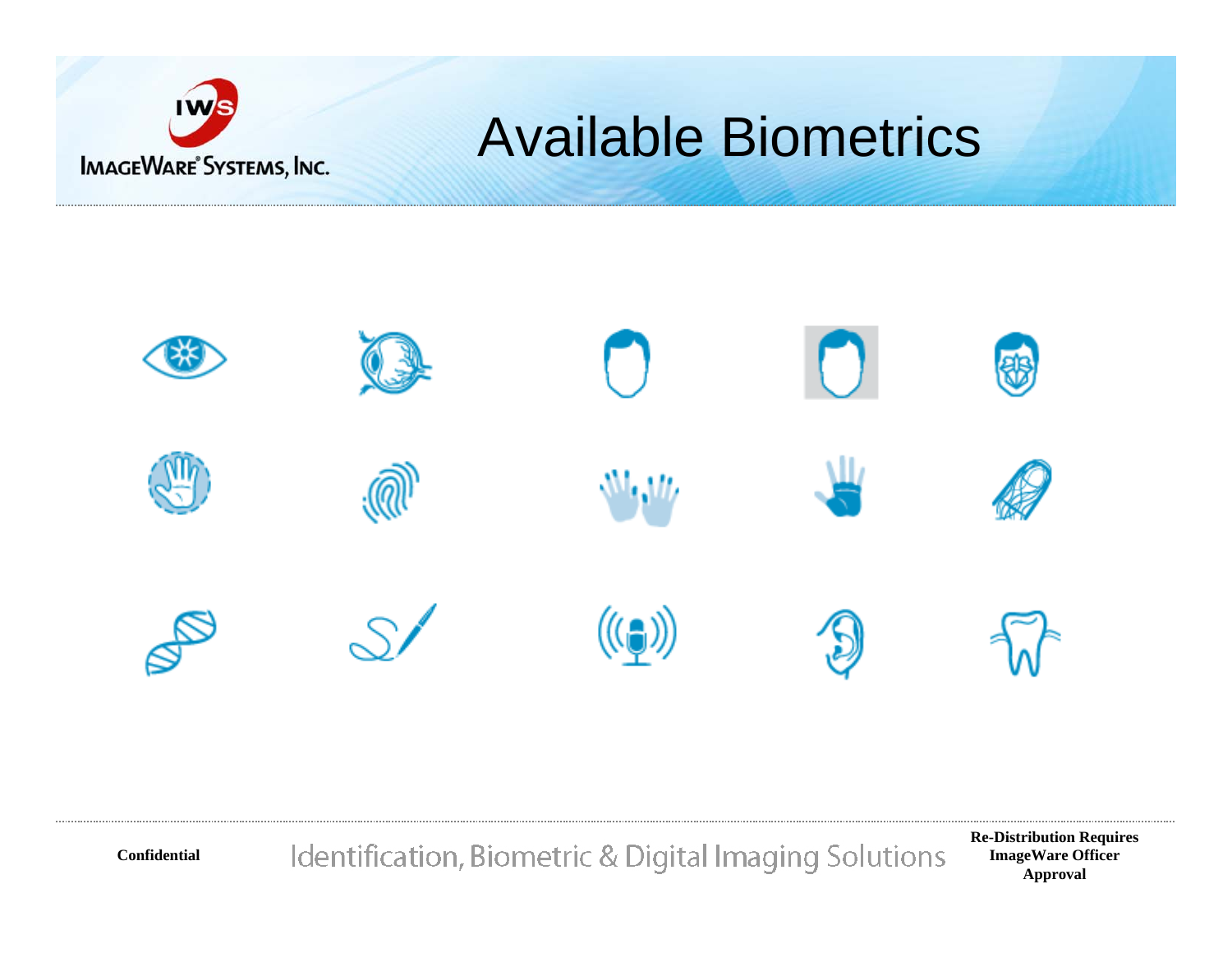

# How do We get There?

- Common Infrastructure
- **Links of the Company** - Orchestration of Multiple Biometrics
- **Links of the Company** Use the Correct Biometric(s) for the Situation
- **Links of the Company** - Never Only Keep Templates
- **Links of the Company** – Be Prepared for Change
- **Links of the Company**  Must Comply with Standards
	- ISO
	- •M1
	- •ICAO
	- •FIPS
	- •**NIST**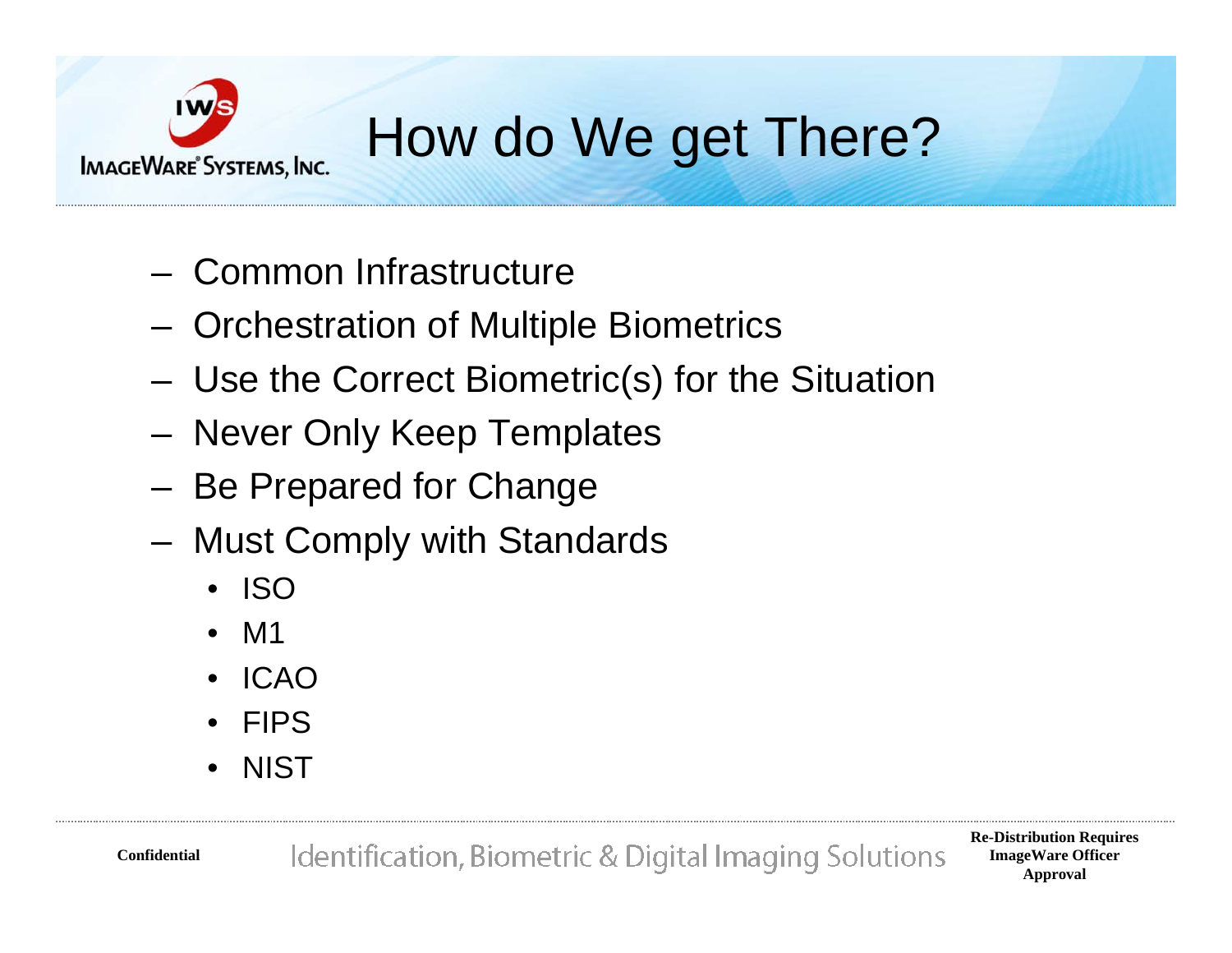

# How do We get There?

- **Links of the Company** Collaboration of Combination/Fusion Techniques
- Minimize FAR and FRR to Zero
- **Links of the Company** - Strong Defense Mechanisms
	- Secondary Processing
	- Biometric Challenges
- and the state of the – Support of All uses of Searching and Matching
	- 1:1
	- 1:N
	- X:N
	- N:N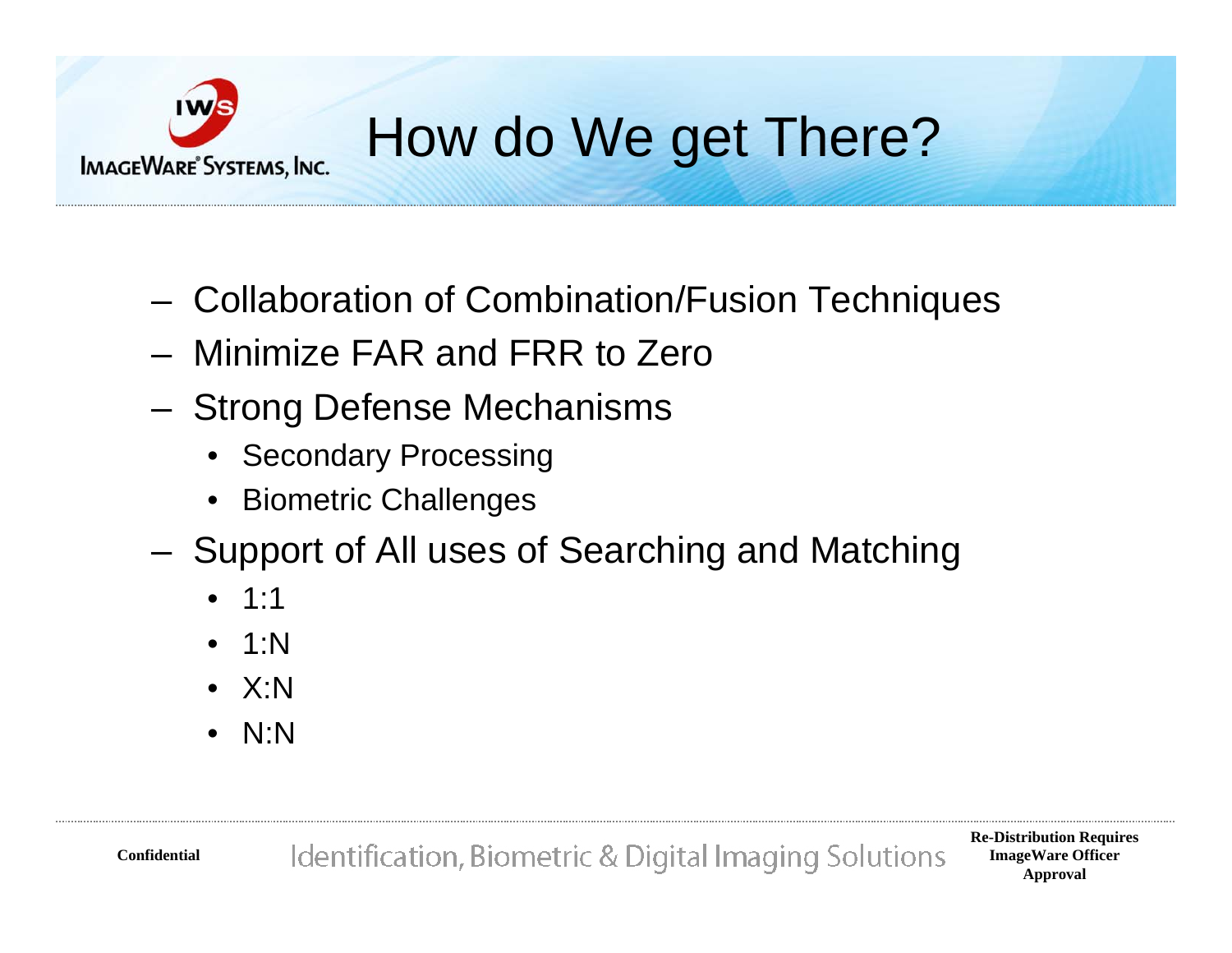

### Biometric Engine Architecture

- –- Support All Hardware Devices
- **Links of the Company**  $-$  Support All Algorithms
- and the state of the - Support All Standards (ICAO, ISO, CBEFF, BioAPI)
- –- Common SDK Calls for All Biometric Types
- **Links of the Company** - Support Verification (1:1), Identification(1:N), Investigation (X:N), Population Cleanup (N:N), Match Off Card, Match On Card(MoC)
- and the state of the - Scalable to Unlimited Population Sizes
- –Always Keep Biometric Images Captured
- **Links of the Company**  $-$  Supply Multi-Modal/Fusion Matching Technology